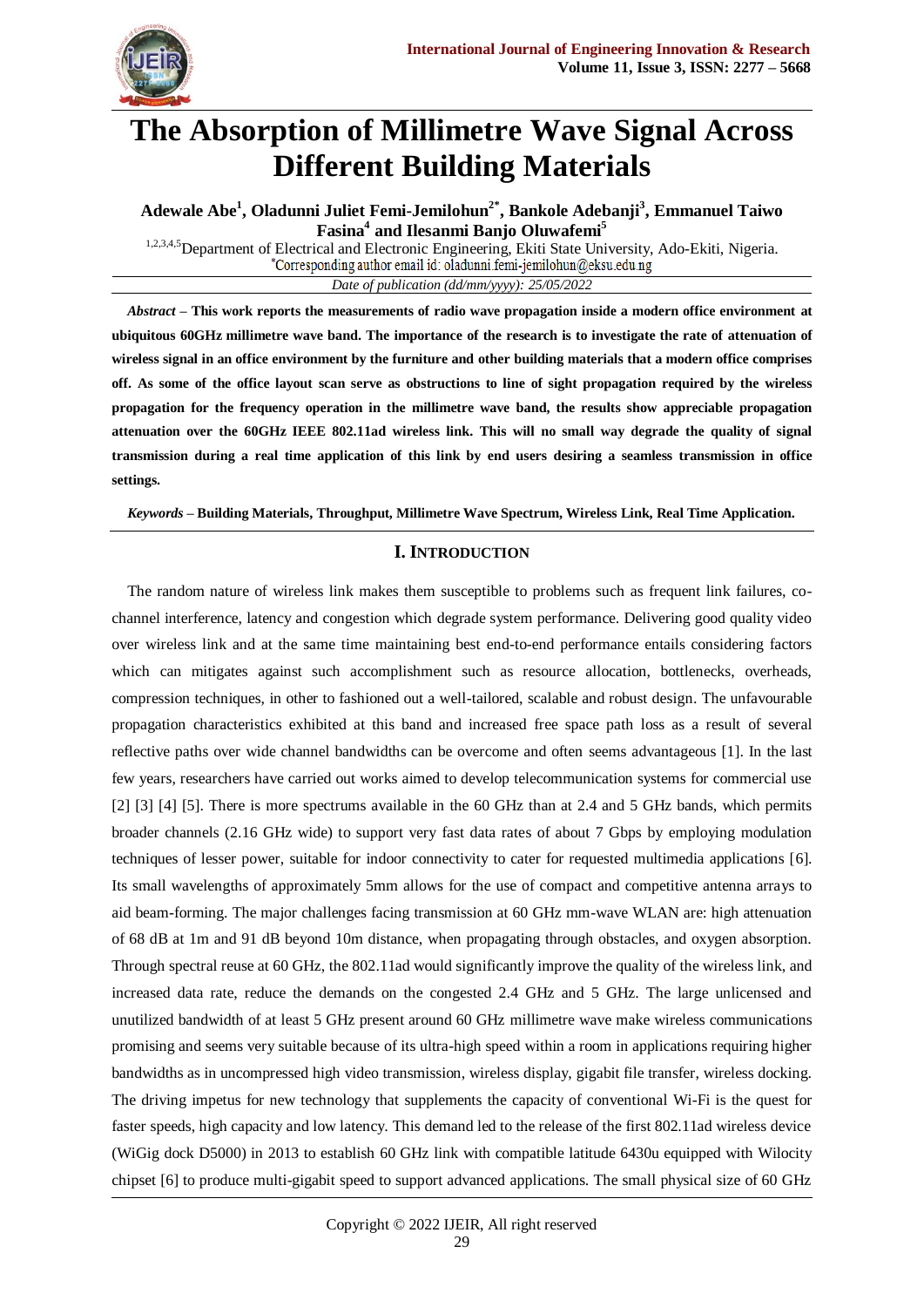

antenna makes commercialization of phased array antenna system feasible. A pair of devices (transmitter and receiver) operating on this frequency bands can employ beam-forming technique to train their antenna systems for peak transmission dependability. This ability maximizes radio signal strength and permit resilient communication at distance greater than 10m. The short range inherent in 60GHz signal propagation is the driving force behind the experimental work presented in this paper.

# **II. RELATED WORK**

The demand for higher throughput in digital wireless communications will always increase. To keep up with exponential growth in data traffic when several users share same physical resources requires upgrades in air interface capacity and the use of new spectrum. The Wireless Gigabit Alliance (WiGig) initiated the development and promoted the adoption of multi-gigabit per second speed wireless communications technology which uses the unlicensed spectrum around 60 GHz band [7]. There is more spectrum available in the 60 GHz than at 2.4 and 5 GHz bands, which permits broader channels (2.16 GHz wide) to support very fast data rates of about 7 Gbps by employing modulation techniques of lesser power, suitable for indoor connectivity to cater for requested multimedia applications [6]. Its small wavelengths of approximately 5mm allows for the use of compact and competitive antenna arrays to aid beam-forming. Transmission at 60GHz band is short range and as such, the authors carried out experimental work on the absorption of this very high frequency signal by certain materials. This is necessary such that the seemingly disadvantage of propagation over short distance is not adversely affected by the absorption rate and or coefficient of the materials used in this work. The inherent limitation in 60 GHz propagation is that its attenuation increased with distance. IEEE 802.11ad devices have very short range of 10 meters, coupled with attenuation of 22 dB in comparison to the 5 GHz band as predicted by the Friis transmission equation. On the other hand, oxygen absorption has no major adverse effect over short range distances, although it increased at 60 GHz [8]. Furthermore, 60 GHz communication displayed quasioptical propagation characteristics and as such, the received signal is dominated by the line of sight (LOS) path and high order reflections from materials of high reflecting properties, such as metallic surfaces which permits non-line-of sight (NLOS) communication [9]. Thus, 60 GHz communication is more suitable to in-door environments where sufficient reflectors are present. The study [10] enumerated the design assumption coming from the mm-Wave propagation characteristics and related adaptation to the 802.11 architecture but did not include absorption of 60GHz signals. The work [11] carried out the assessment of RF radiation in the far field in a selected mobile based station sites. The results indicates that the specific absorption rate (SAR) are quite lower than the limit by the international commission on non-ionizing radiation protection (ICNIRP). The authors [12] used the dielectric loss property of carbon black to study the reflection losses by employing arched testing method in the frequency range from 2GHz to 18 GHz. There were improved absorption properties at high frequency as the work suggested. Another work [13] only reviews the extent and future potentials of cement based EMI shielding and wave absorbing building materials. The authors measured the shielding effectiveness and reflection in the range of high frequencies from 1 GHz to 9 GHz by step of 0.2 GHz. In the work, the object of investigation is a brick wall with a thickness of 0.25 m and the surface area of  $2x2$  m [14]. The work [15] majorly is on characterization of 60-GHz channels in space and time delay. This output shows vital empirical values for 60-GHz system design and a fundamental basis for ray tracing development and verification, it equally propose a better understanding of the radio wave propagation at millimetre-wave frequencies. The effect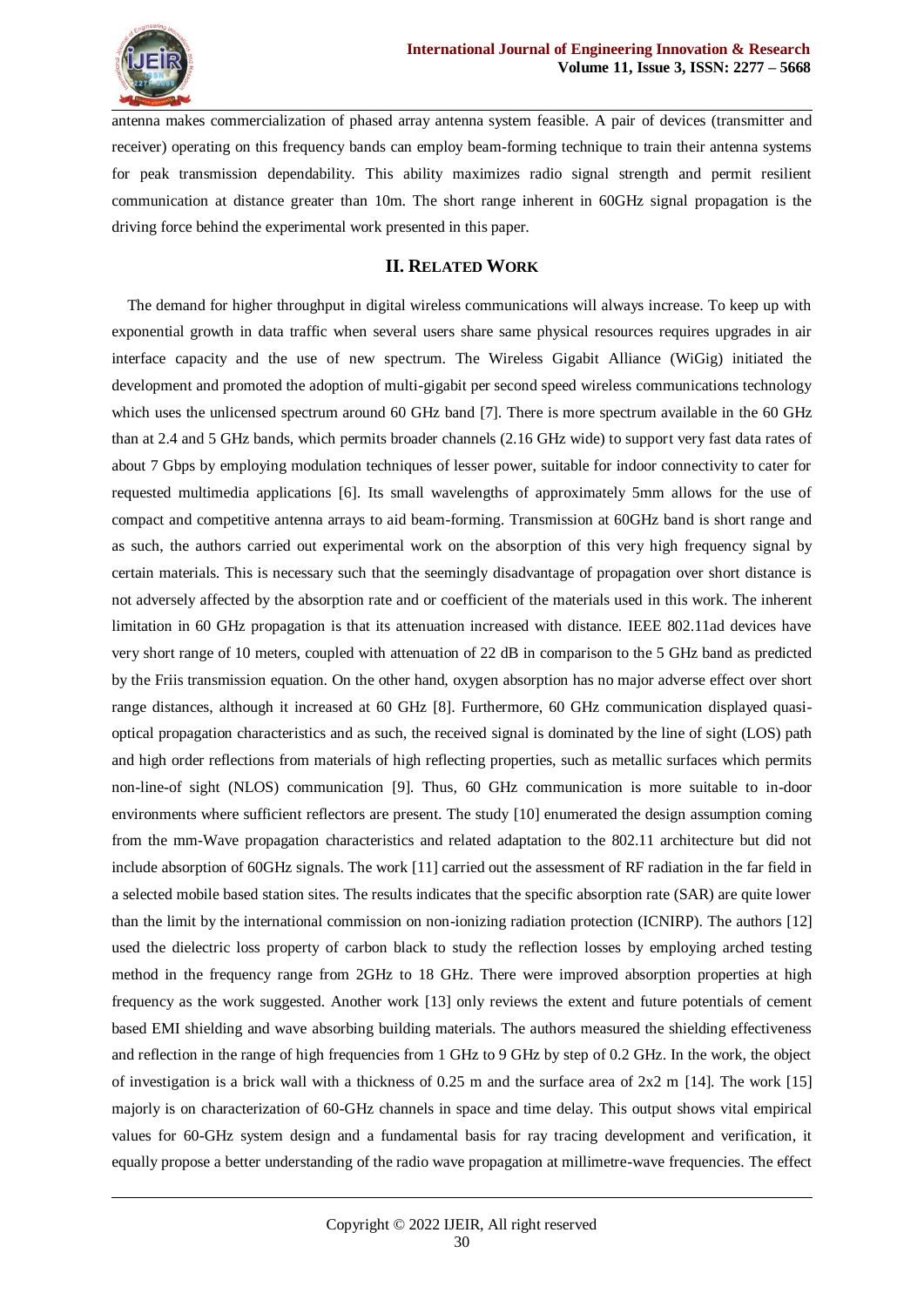

of signal absorption by building materials was conducted by [16], but the author's investigation was based on millimetre wave propagation at frequency spectrum of 24GHz. Because of the recent awareness and limited use of 60GHz, and compatible equipments available, fewer researchers are investigating how to harness the ubiquitous unlicensed spectrum. This work is unique in that the authors carried out experimental evaluation of 60GHz transmission and absorption over IEEE 802.ad devices in real life scenarios.

## **II. MATERIALS AND METHODS**

This section focuses on evaluating the level of absorption of wireless signal by different material objects at 60GHz. These materials serve as obstacles between the transmitter and 802.11ad device. These parathion between he transmitter and the 802.11ad A. Pisdmetres, measured from 1mup to18m as in Fig. 1.





To ensure that the beam from the dock did not jump the obstacles, the dock was placed at distance x m (0.5) close to the objects. The transmitter, the A.P, and the receiver were placed at height 0.65m respectively. The experiment location was the forth floor of the network building at University of Essex, UK. The experiment was conducted on weekend when human traffic on campus was minimum for accurate readings.

# **III. RESULTS AND DISCUSSION**

Table 1 shows the throughput of each material in MBits/s. LOS throughput is 906. 836 MBits/s. Figure 4 and 5 are snapshot of average throughput of each material used in the experimental work. The snapshots also indicates thread real-time (s), throughput (KB/s), average bytes per completion, total bytes (MEG), average frame size, total buffers, throughput (Buffers/s), packet sent, packet received, total retransmit, total errors, average cycles/bytes. It can be deduced from fig 2 that materials made of perspex, hardwood and glass permits high signal penetration at 60GHz band when comparing their throughput to that of LOS (906.826 MBits/s), which is 903.836 Mbit/s for perspex, 896.956 MBits/s for hardwood and 907.311 MBits/s for glass. On the other hand, fig 3 presents average throughput of 405.050 MBits/s for FR4 PCB, 410.780 MBits/s for steel1 and 399.969 MBits /s for steel2. This is an indication that FR4 PCB absorbed 57.27%, steel1 absorbed 56.70% while steel2 absorbed 57.81% of the transmitted signals. This is known from table 1 from which the maximum data rates measured in real-time within the corridors between the transmitter and the receiver is 948 MBits/s from maximum link speed of 1 Gbits/s. From figure 3, steel1 and steel2 have same throughput of 400 Mbps at 1m and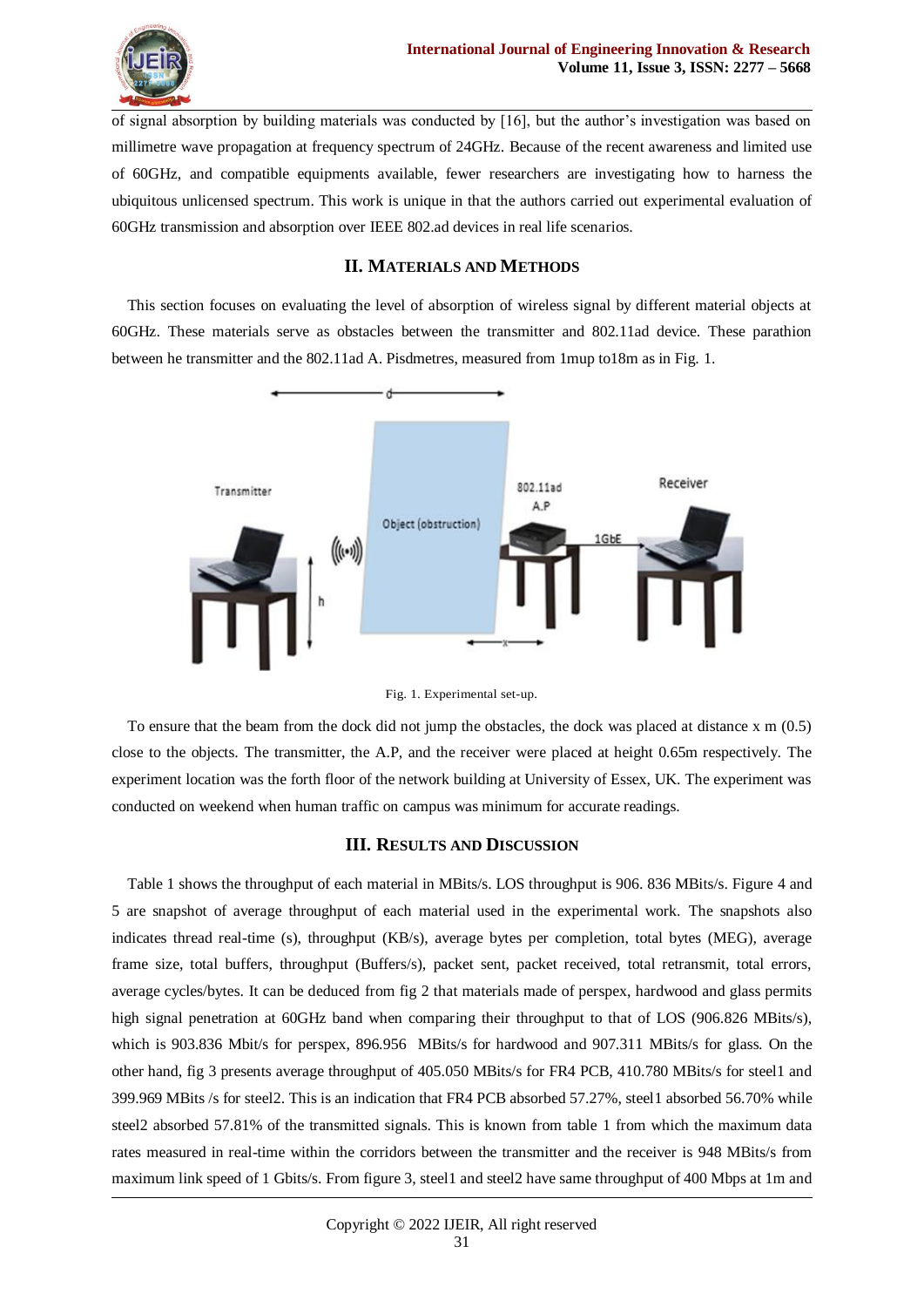

380 Mbps at 2.8m respectively. Steel 1 maintained stable connection between 3m and 4m distance where its bitrate was 390 Mbps and from this point suffers abrupt signal degradation up to 5.1m distance. This caused reduction of its bitrate to 160 Mbps at 5.1m. Steel2 bitrate continually exhibit downward trend from 1m until its 0 Mbps at 5m. This downward trend is similar to FR4 PCB at a distance of 1m which was 630 Mbps until its bitrate reached 180 Mbps at 4m before ascending linearly upward to 385 Mbps at 5.2m. It maintained this bitrate until at 6.1m and then suddenly experienced high propagation loss and thus the bitrate decreased faster and reached 0 Mbps at 7m.

On the other hand, the high reflective property of mirror can be seen in that its throughput was much higher between 1m and 4.5m. At this distances, maximum throughput was about 900 Mbps and minimum was 830 Mbps. Beyond 4.5m, its bitrate drops sharply to 0 Mbps. Interestingly, Figs 2 and 3 show that some of these materials have same throughput at some distances as revealed in table 1 for steel 1 and 2. Also, FR4 PCB and steel 2 have same bitrate. The mirror and FR4 PCB bitrate is the same at 4.8m.

| Objects     | <b>Average Throughput (Mbps)</b> | Thickness (m) |  |  |
|-------------|----------------------------------|---------------|--|--|
| Perspex     | 903.988                          | 4.5           |  |  |
| Hardwood    | 896.956                          | 2.5           |  |  |
| FR4 PCB     | 485.050                          | 2.3           |  |  |
| Steel 1     | 410.788                          | 0.5           |  |  |
| Mirror      | 893.998                          | 2.0           |  |  |
| Steel 2     | 399.969                          | 2.0           |  |  |
| Plate Glass | 907.311                          | 6.0           |  |  |

Table 1. Average throughput of the materials in Mbps and their thickness.



Fig. 2. Materials absorption at 60 GHz.

# Copyright © 2022 IJEIR, All right reserved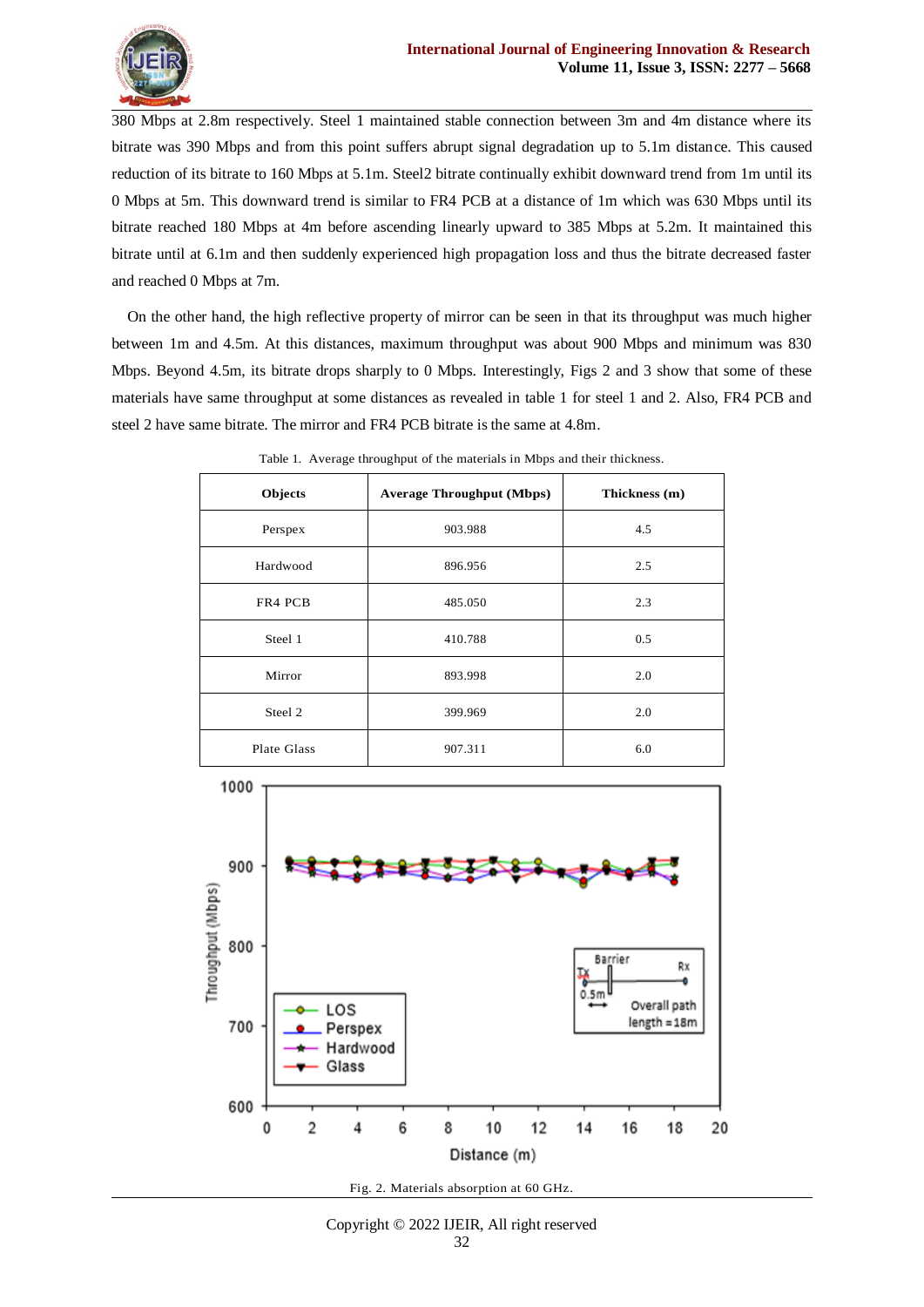





Fig. 3. Materials absorption at 60 GHz.





Fig. 4. Throughput of FR4 PCB, steel1, steel2 and mirror.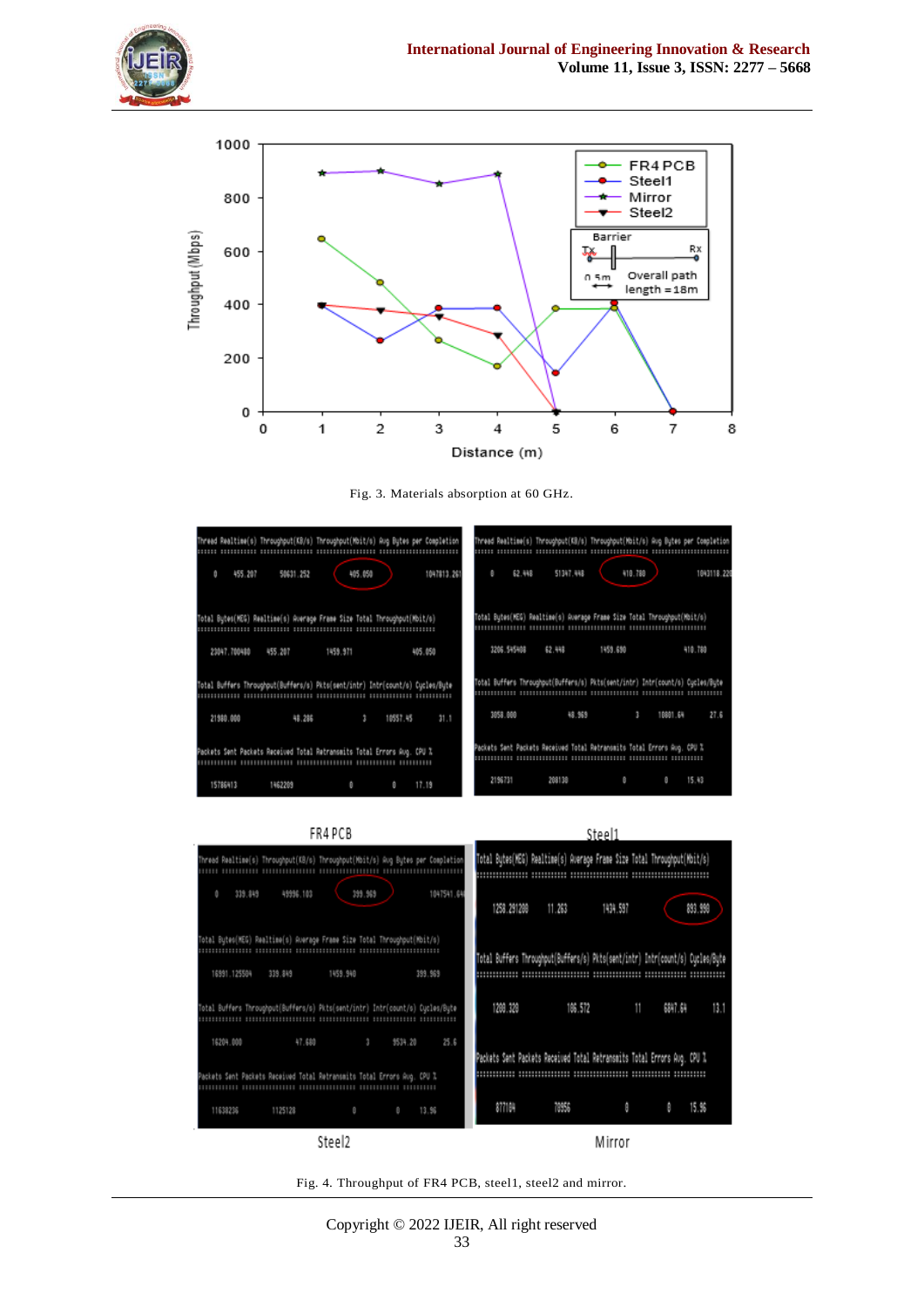### **International Journal of Engineering Innovation & Research Volume 11, Issue 3, ISSN: 2277 – 5668**



|                                                                          | Total Butes(MEG) Realtime(s) Average Frame Size Total Throughput(Mbit/s)      |          |             |                                                                          | Total Butes(MEG) Realtime(s) Average Frame Size Total Throughput(Mbit/s)      |         |          |          |         |
|--------------------------------------------------------------------------|-------------------------------------------------------------------------------|----------|-------------|--------------------------------------------------------------------------|-------------------------------------------------------------------------------|---------|----------|----------|---------|
| 2294.284288                                                              | 28.248                                                                        | 1453.253 | 906.836     |                                                                          | 4316.987392                                                                   | 38.064  | 1458.568 |          | 987.311 |
|                                                                          | Total Buffers Throughput(Buffers/s) Pkts(sent/intr) Intr(count/s) Cucles/Bute |          |             |                                                                          | Total Buffers Throughput(Buffers/s) Pkts(sent/intr) Intr(count/s) Cucles/Bute |         |          |          |         |
| 2188.875                                                                 | 188,183                                                                       | 8        | \$69.85     | 13.5                                                                     | 4117.000                                                                      | 188.168 | 12       | 6329.94  | 13.3    |
|                                                                          | Packets Sent Packets Received Total Retransmits Total Errors Aug. CPU I       |          |             |                                                                          | Packets Sent Packets Received Total Retransmits Total Errors Avg. CPU %       |         |          |          |         |
| 1578723                                                                  | 114838                                                                        | ø.       | 16.66<br>Θ. |                                                                          | 2976883                                                                       | 167735  | ₿        | $\theta$ | 16.39   |
|                                                                          | LOS                                                                           |          |             |                                                                          |                                                                               |         | Glass    |          |         |
| Total Butes(MEG) Realtime(s) Average Frame Size Total Throughput(Mbit/s) |                                                                               |          |             | Total Bytes(MEG) Realtime(s) Average Frame Size Total Throughput(Mbit/s) |                                                                               |         |          |          |         |
| 1667.235848                                                              | 14.757                                                                        | 1448.785 | 903.988     |                                                                          | 2867.855368                                                                   | 25.593  | 1451.178 |          | 896.956 |
|                                                                          | Total Buffers Throughput(Buffers/s) Pkts(sent/intr) Intr(count/s) Cucles/Bute |          |             |                                                                          | Total Buffers Throughput(Buffers/s) Pkts(sent/intr) Intr(count/s) Cucles/Bute |         |          |          |         |
| 1590.270                                                                 | 187.764                                                                       | 11       | 6874.77     | 12.3                                                                     | 2736.544                                                                      | 186.925 | $\sim$   | 18586.86 | 15.8    |
|                                                                          | Packets Sent Packets Received Total Retransmits Total Errors Avg. CPU %       |          |             |                                                                          | Packets Sent Packets Received Total Retransmits Total Errors Aug. CPU %       |         |          |          |         |
| 1158798                                                                  | 83739                                                                         | ₿.       | 15.12<br>8  |                                                                          | 1976226                                                                       | 152179  | 6033     | ø        | 19.26   |
| Perspex                                                                  |                                                                               |          |             |                                                                          | Hardwood                                                                      |         |          |          |         |

Fig. 5. Throughput of FR4 PCB, steel1, steel2 and mirror.

#### **IV. CONCLUSION**

This work investigated the effect of building material such as perspex, mirror and wood on wireless propagation at the high spectrum. In summary, perspex, hardwood and glass are recommended for use in buildings to allow maximum signal reception which will lead to good Qos when transmission over 60GHz. Thus permeability and resistivity of these materials is crucial in the design of building to aid easy wireless transmission at 60 GHz. The results of this work thus proposes the use of more pair of devices, that is transmitter and receiver operating on this frequency bands to employ beam forming technique to train their antenna systems for peak transmission dependability. The antenna penetrating power should also be made more powerful as this capability will maximize radio signal strength and permit resilient communication at distance greater than 10m synonymous to 60GHz transmission.

#### **ACKNOWLEDGEMENT**

This work is sponsored by the Federal Government of Nigeria through the Tertiary Education Trust Fund (TETFUND) scheme. The technical support and expertise of Prof S.D Walker, the Head of Access Network Group, University of Essex in the course of this research work is highly appreciated.

#### **REFERENCES**

<sup>[1]</sup> T.S. Rappaport, J.N. Murdock, and F. Gutierrez, "State of the art in 60-ghz integrated circuits and systems for wireless communications," *Proceedings of the IEEE*, 2011 pp. 1390-1436.